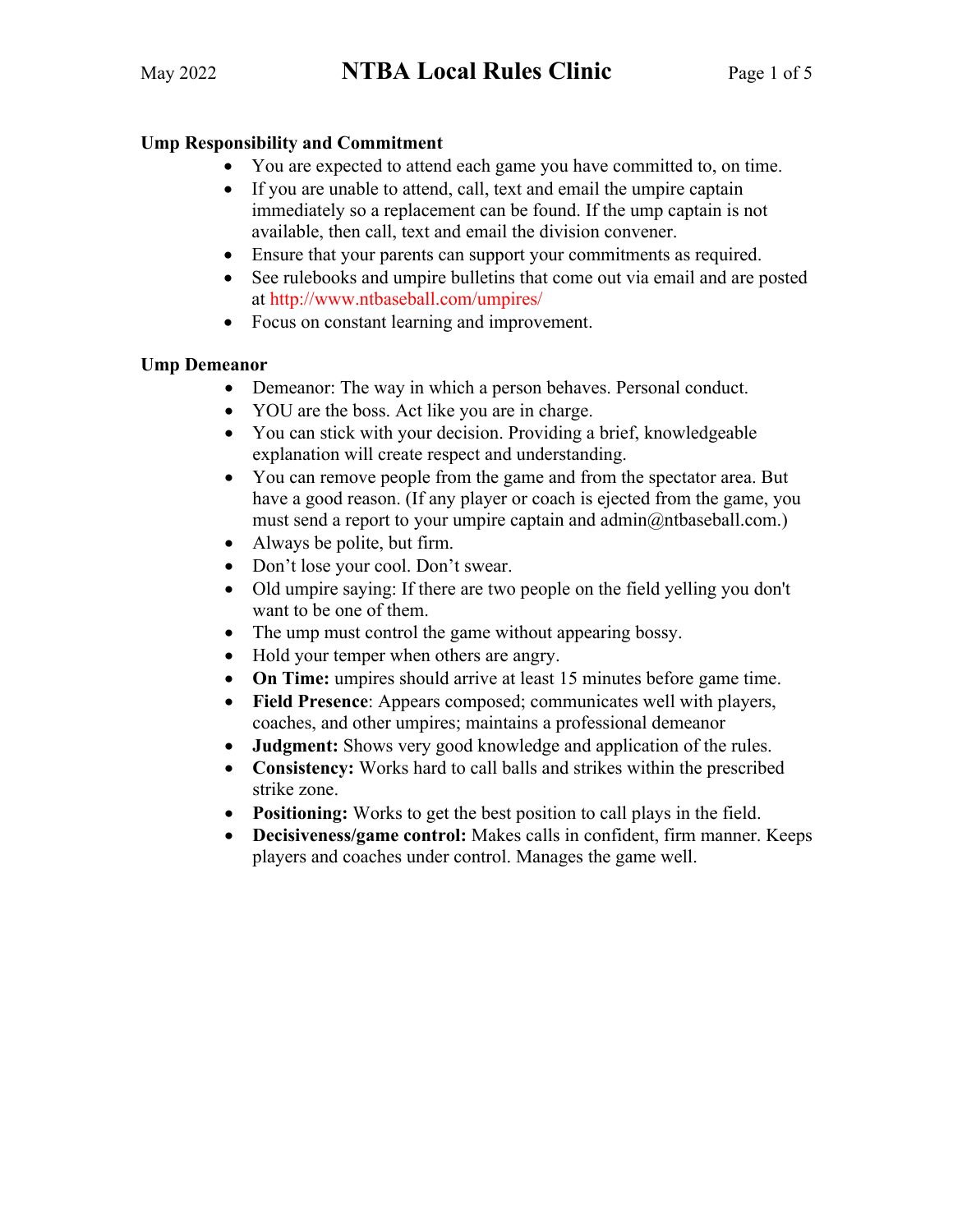# May 2022 **NTBA Local Rules Clinic** Page 2 of 5

#### **Assignment to games**

- On-line system
	- Request games, Game assignments, Invoices
- You need to write down commitments to prevent forgetfulness, mistakes and misunderstandings.

#### **Payment**

- NTBA's pay matrix as established and posted for each season
- Variety of problems in previous years including:
	- umps not showing up at games,
	- last minute substitutions,
	- umps not getting paid, and
	- umps who didn't show up got paid.
- New system works well: Immediately after the game, you must verify that the assignment was completed (in business, it's called an "invoice" or a "bill" for services rendered)
- Need to submit "invoice" on line.
- Ump captains will resolve discrepancies between submitted "invoices" and their master assignment lists.
- Keep copies of your "invoices" until November. If there is a dispute, you will be asked to produce them.
- Without a submitted "invoice", you will not be paid!
- Payment for May will be received online by June 30. Payment for June is by July 31…. etc.
- Make sure that your personal information is correct in the current season's HorizonWefRef system. If you have not registered please do so at https://www.horizonwebref.com

#### **Safety:**

- Ensure playing conditions are safe (weather, lighting, hazards, etc.)
- Check that catcher's equipment is complete. (Don't forget throat guard.)
- Chin straps done up on batting helmet.
- Protective cups: coach responsibility to check, but ask catcher.
- No metal cleats
- No jewellery, except a medic alert bracelet may be worn.
- Players must stand behind fences (enlist coaches support).
- No caps under helmets.
- Players coaching at the bases must wear helmets. Coaches are advised to wear helmets.

### **Ump equipment:**

- All Umps supply: Shirt and cap, shoes, socks, pants, brush, umpire indicator, umpire bag, protective cup
- Plate Umps supply: Chest protector, leg guards and facemask (Ump gear is not at the fields)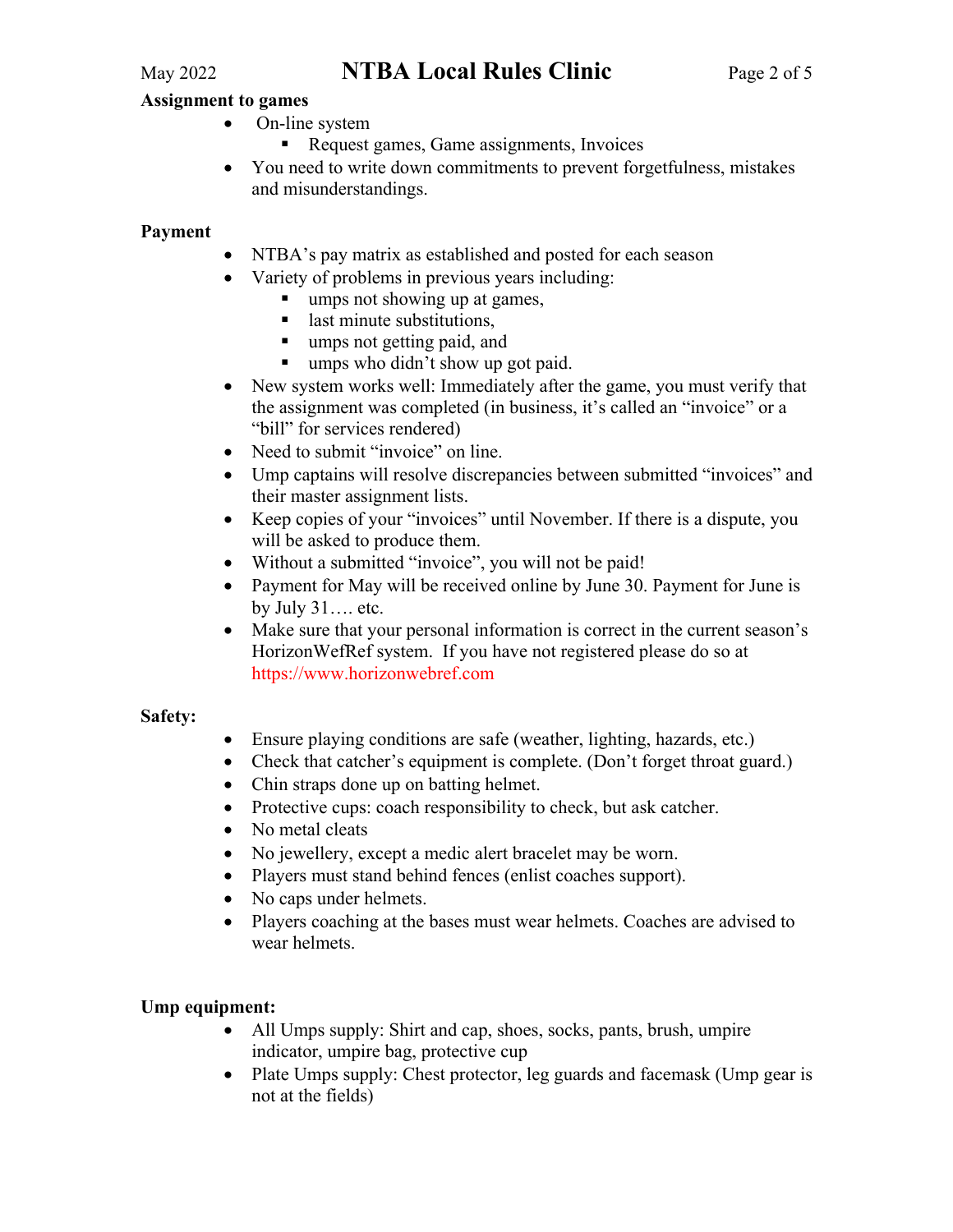### **Miscellaneous:**

- Players and coaches are not permitted to harass or direct any discourteous remarks at the officials or any member of the opposing team. Uniformed umpires observing abusive language or abusive behaviour at any time by anyone wearing a NT uniform will automatically issue a warning that is reportable to the league. A second warning at any point during the season will result in an automatic game ejection and review by the league. NOTE TO UMPIRES: this rule is not discretionary.
- Rulebooks not permitted on the playing field.
- No new inning (NNI) shall start **one & three quarter (1 3/4)** hours after the scheduled start time.
- Games are 'official' after 3 1/2 innings (if home team is ahead) or 4 inning (if visiting team is ahead) have been completed.
- Know the equal playing time rules.
- Know the ground rules for each park.
- All players from both teams have access to any bat introduced into the game.
- Only wood bats in 18U (MIDGET) games
- If there is only 1 ump at a game, call the game from behind the plate so that balls and strikes are called accurately. Run into the field to get a better angle to call plays, ensuring that you do not interfere with the play.
- Rep-level players are not permitted to pitch in any house league playoffs. Select players are allowed to pitch at any time.
- If there is a game, and you are assigned, then you must umpire. For example, if a team forfeits for any reason (e.g. not enough players), but the coaches decide to play a game anyway, or even share players, then you must umpire the game. If you leave early you will not get paid.

#### **What is a strike?**

- Hittable in your judgement
- Be consistent with your strike zone.
- See umpire bulletin for more information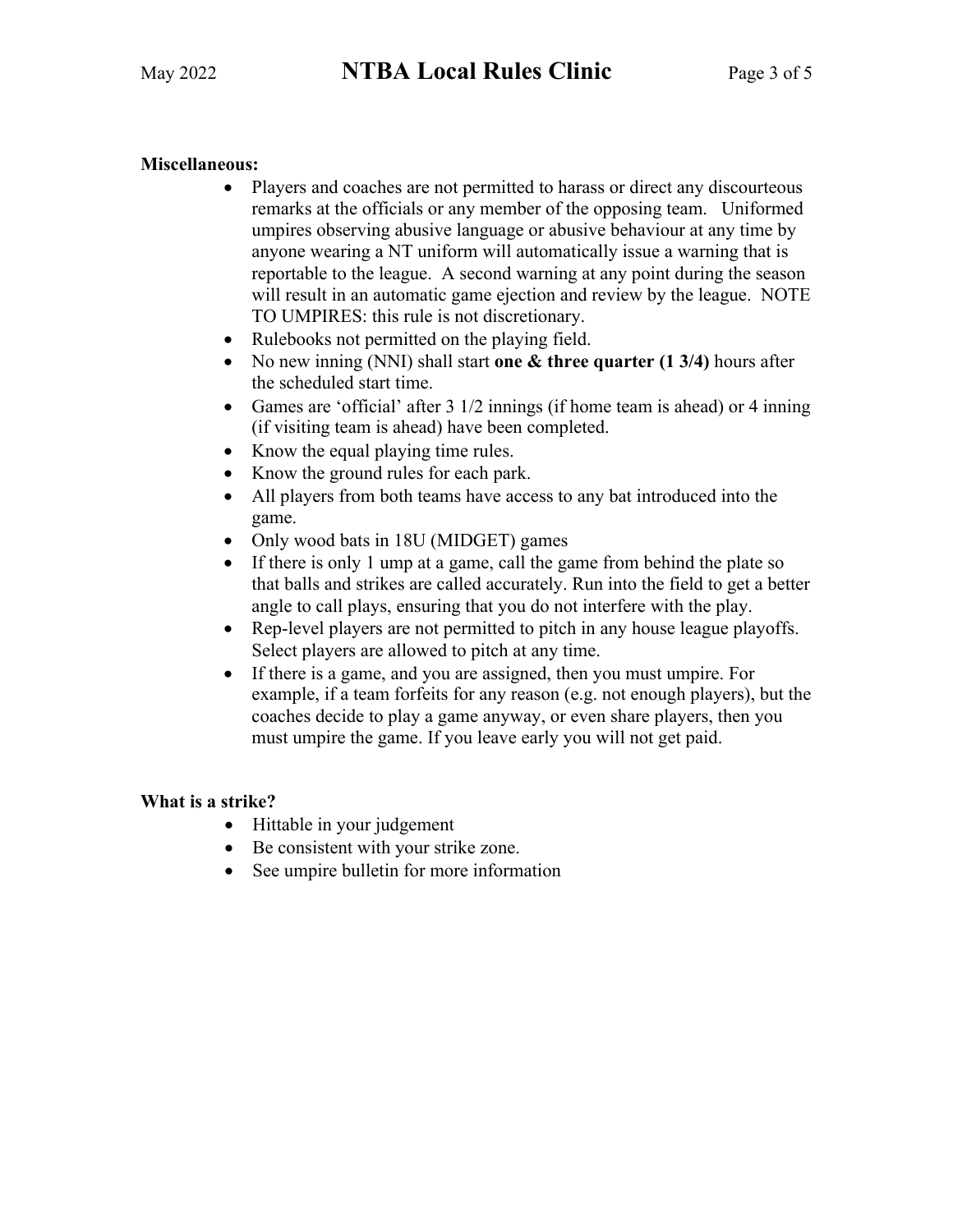# May 2022 **NTBA Local Rules Clinic** Page 4 of 5

## **8U and 9U (Rookie) and 7U (Senior T-Ball)**

- When any infielder has control of the ball in the infield and, while standing, raises the ball in his bare hand or in his glove, the umpire will judge that there is no attempt to make a play on any of the base runners and the umpire will call "TIME". The umpires will judge whether the base runners(s) will be held on the base they last occupied or awarded the unoccupied base they were approaching when "time" was called.
- A **LEAD-OFF** occurs when a runner is off his/her base before the batter hits the ball. A runner who leads off is OUT. You can issue a warning to the team for the first infraction.
- The ball is dead if it hits the pitching machine. The runner is awarded 1 base. Only forced runners move forward.
- There is no "Last Batter" rule. This rule is replaced by the 5-run mercy rule described on the last page.
- 8U and 9U (ROOKIE): 5 strikes max (The pitch doesn't count if the pitching machine is throwing balls.)
- 7U (SENIOR T-BALL): player may elect to have coach pitch to them, in which case they can have 2 pitches and then have 1 swing off a T; failure to put the ball in play within the 3 pitches results in an out; players electing to hit off the T have unlimited swings to put the ball in play.
- No Infield Fly Rule.
- A player running to 1st base may turn into the field of play and not be tagged out as long as no attempt to advance has been made.
- Players on defense may not block any base, intentionally or not. If a baserunner is blocked by a defensive player, the baserunner will automatically be awarded the base.
- The pitcher may not leave the infield.
- The pitcher is the only player who may assist the catcher. If any other defensive player crosses into the Home Plate Area, the Umpire will call "Time" and all runs will score.